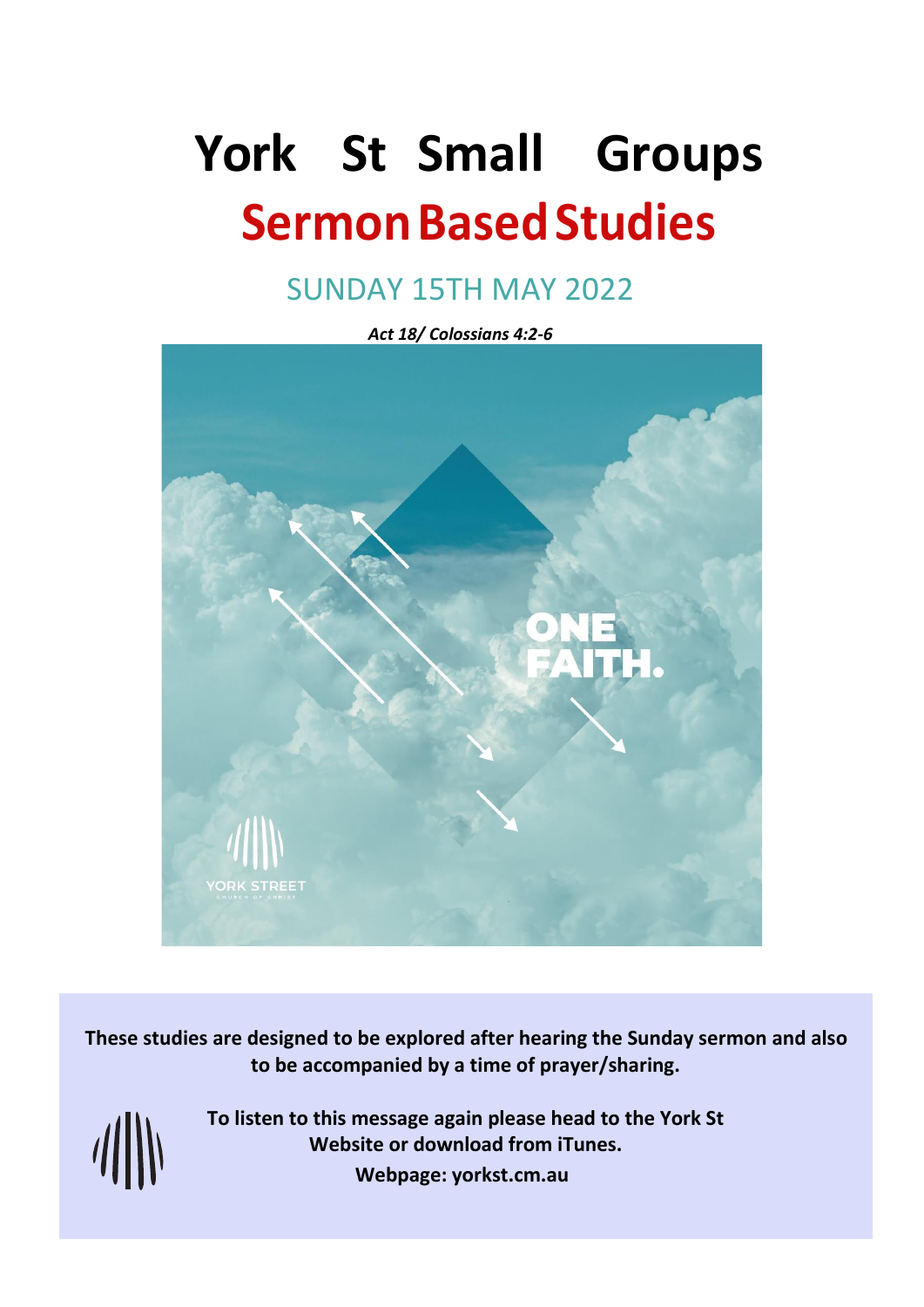# **GETTING STARTED**

**Q1.** Our individual Journey to Christ is different from person to person. Where has your faith come from? What has Influenced your faith? What wrestles have you had to overcome?

**Q2**. Do you ever feel like there are things that divide you from others? Why?

# **INTO THE WORD**

#### **Read ACT 18**

**Q3.** When and why was Saul's name changed to Paul? What Is the importance of this event? What do we learn about this event?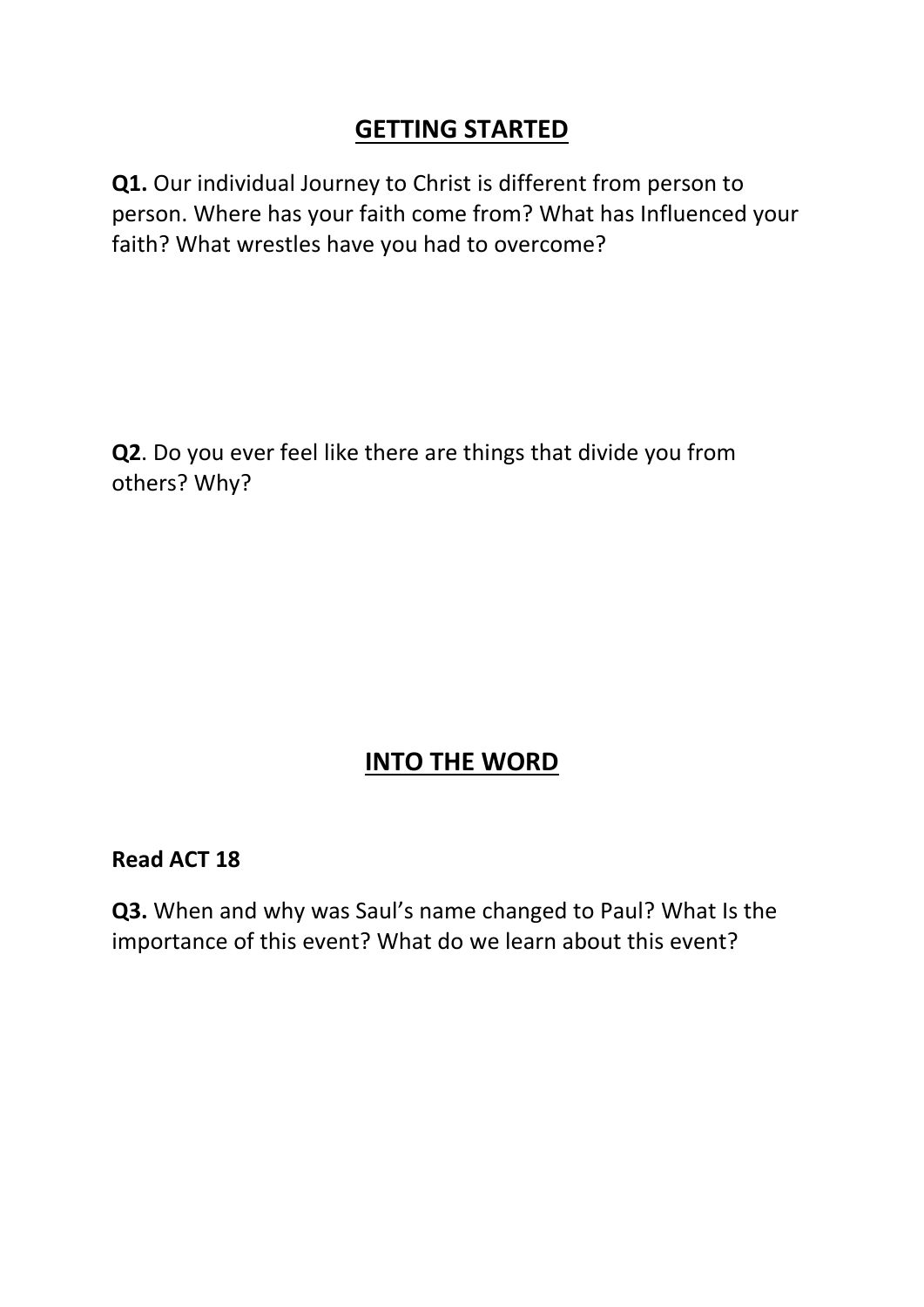**Q4** When we come to believe in Jesus as Lord and Savior, our lives become united to Christ's life. We begin a journey of faith, united to Christ. So what divides Christians?

**Q5** Paul's the letter to the Roman Church to UNIFY GODS CHURCH, to spread the Gospel. Why is a community unified with intention and purpose important to our lives' and the life of the Church?

**Q6** How are you being strategic in your faith? What does this look like and how is it reflected in your daily lives?